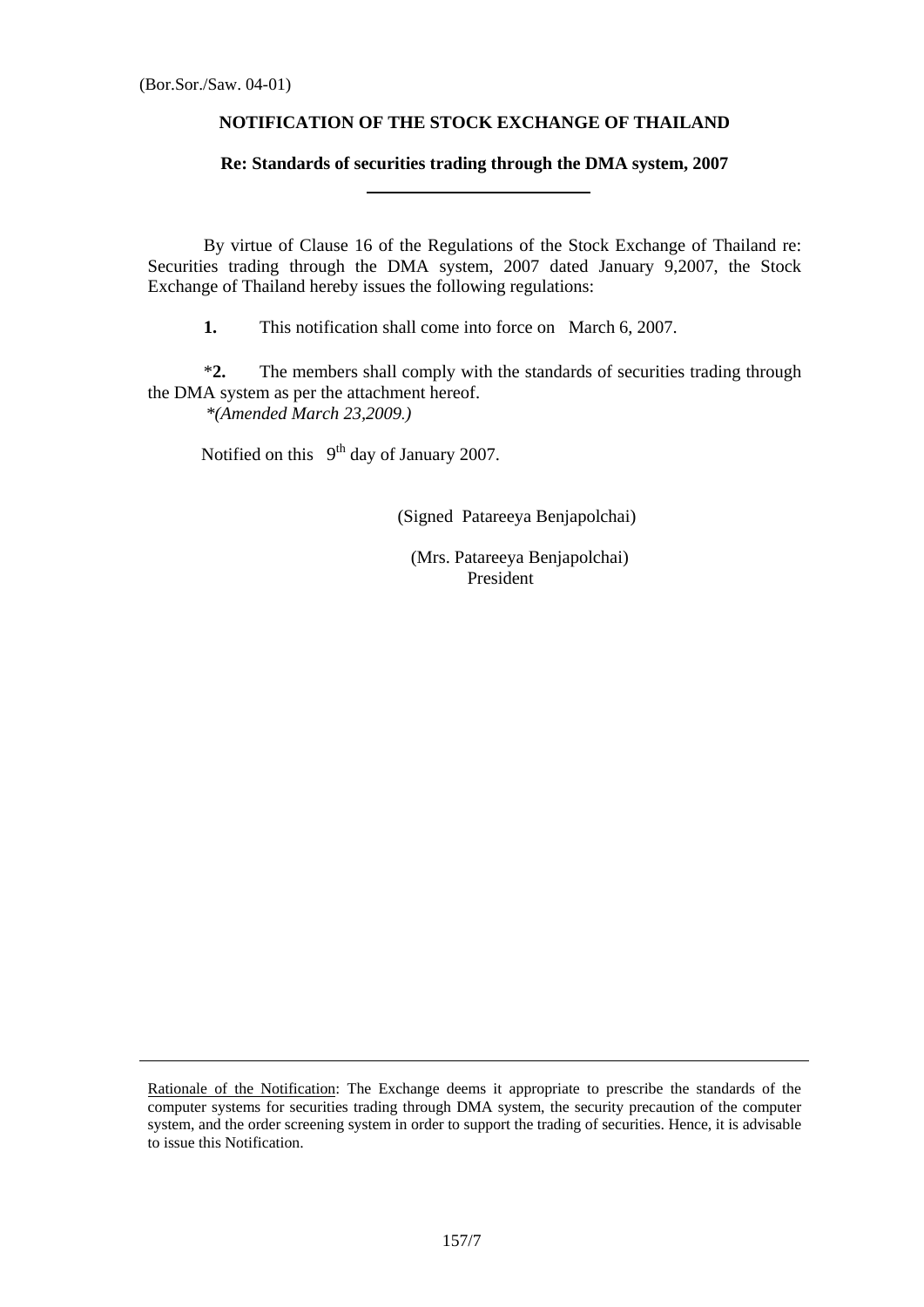## **Computer Standards for Securities Trading through the DMA System**

 Securities trading through the DMA system may affect the security of the trading system and any trading order transmitted through it may be considered an improper order. Therefore, the Exchange has established the following standards for members undertaking DMA trading:

system

I. Computer configuration standards for securities trading through the DMA

form of securities trading through the DMA system

- security management
	- physical and Environment security
	- network security
	- system security
	- application security
- II. Order screening system
	- order which conceals or disrupts the queue of another person's order
	- order which unduly influences the price of securities

### **I. Computer Standards for Securities Trading through the DMA System**

#### **Form of securities trading through the DMA system**

The securities trading system shall have the following characteristics:

 1. The customer has a trading system used for sending trading orders via a network between the customer and the member.

 2. The customer trading system must have an order management server generating trading orders and sending them to the broker trading system.

 3. The broker order management server must be separated from the broker front-office for receiving the customer's trading order.

 4. The customer order management server must be separated from the broker order management server.

- 5. The member has an order screening system.
- 6. The member has standard security systems

### Example of system connection

Figure 1 is an example of a system connection configuration for securities trading through the DMA system, where:

- 1. **Order management server** means a customer's computer equipment which performs the functions of creating trading orders that will be transmitted through the broker trading system;
- 2. **Broker order management server** means a member's computer equipment which is receiving and sending a customer's trading orders, to the broker trading system, and monitoring trading orders before sending them to the broker front office;
- 3. **Broker front-office** means a computer system which performs the function of connecting with the Exchange's trading system.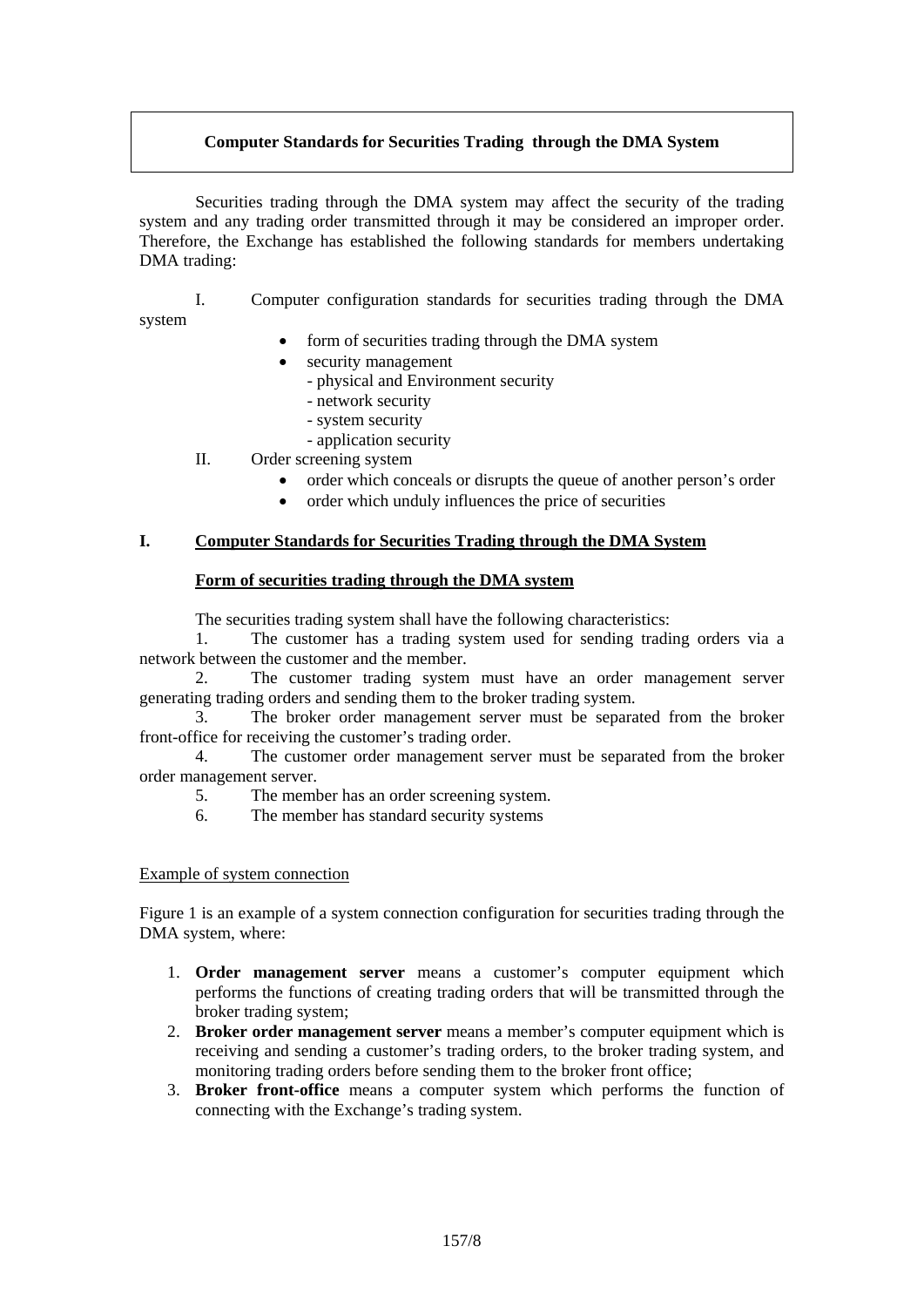

Figure 1: Sample of Connection

Security management In order to ensure confidentiality, integrity, authenticity and nonrepudiation for the security standards of securities trading through the DMA system, the standard systems shall include:

- Physical and Environment Security- A security system available in the installation site of member's computer equipment used in the provision of service through DMA system.
	- o A computer room must be specially allocated and separated.
	- o A computer room must be installed with a standard security system; for example, the access to/exit from a computer room shall require the use of access control card or be monitored by an officer throughout 24 hours.
	- o All accesses to/exits from a computer room and reasons for the accesses shall be recorded.
	- o The electrical system shall be continually performed.
	- o The computer room must be installed with an alarm system, such as electrical, humidity and fire alarm systems, which can be adjusted when needed. ( ).
	- o Equipment maintenance schedule and procedures shall be install in the computer room.
- $\Box$  Network Security A system that prevents unauthorized persons or malicious software accessing DMA system and causing damage (e.g. data sniffing, hacking, unauthorized disclosing, unauthorized changing, or denying of services)
	- o having a security system, such as a firewall, VPN, etc., between member and customer networks.
	- o having records of usages or event logs of various network equipments must be maintained for at least a month for the purpose of examination, problem resolution or inspection when requested by the Exchange.
	- o the types of services of all kinds of security and network equipment that are connected in the network must be prescribed according to actual usage.
	- o being protected from sniffing.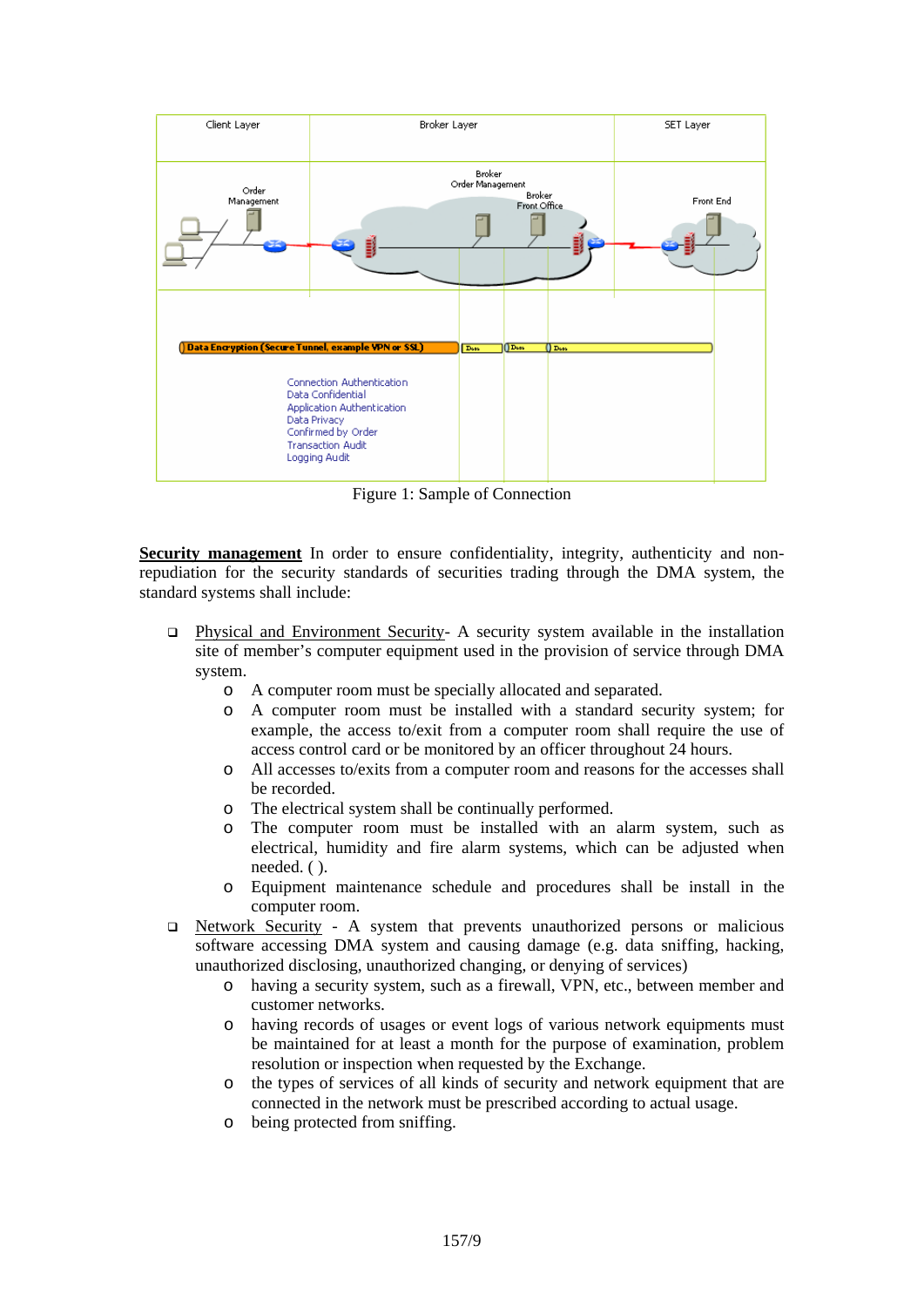#### Suggestion:

o to ensure the member's system security, other network systems should be secure and equipped to monitor intruders, protect against malicious software, etc.

**User Authentication and Privacy** The authentication of system users to ensure that they are the actual authorized users and not the false ones, including the protection to ensure that only personal data can be retrieved and recorded and that no person other than the owner will be allowed to have access to such data.

- $\Box$  System security the security of a member's computer system (server) in trading through DMA system
	- o before accessing the server, all users must be authenticated to ensure that they are the actual authorized users. Any authentication measures or technologies may be implemented such as user and password identification. The password shall:
		- Consist of at least 8 characters including special ones and numerals.
		- There should be a policy on change of password at every appropriate interval, such as every three months.
		- Password should not be displayed in a form of clear text.
		- Software or technique that allows any computer equipment or device related to the trading system to record a password for its automatic retrieval in the future should not be used.
		- Storage of password in the server shall require encryption.
		- Username and Password designations and deliveries shall be made carefully to secure such information.
	- o Where login is unsuccessful after five consecutive attempts the account will be locked.
	- o Servers shall function only when needed for the trading system.
	- o Usage records and event logs of all servers, such as user logins, use of server, shall be maintained for the purpose of examination for at least a month, and should be immediately available for inspection if requested by the Exchange.
- $\Box$  Application security the system ensuring the authentication and privacy of customers.
	- o The members shall have measures to ensure the accuracy and security of customers' securities trading orders (authentication and non-repudiation).
	- o Customer information shall be stored securely, used appropriately and not disclosed to those not entitled to know the information.
	- o Before accessing to the trading system, the member's officers must be authenticated to ensure the authentication of the authorized persons. Any authentication measures or technologies may be implemented such as the identification of user and password. The password shall meet the characters as follows:
		- Each password must consist of at least 6 characters and include both special and numeric characters.
		- Password must be change at every appropriate interval such as every 3 months.
		- Password should not be displayed in a form of clear text.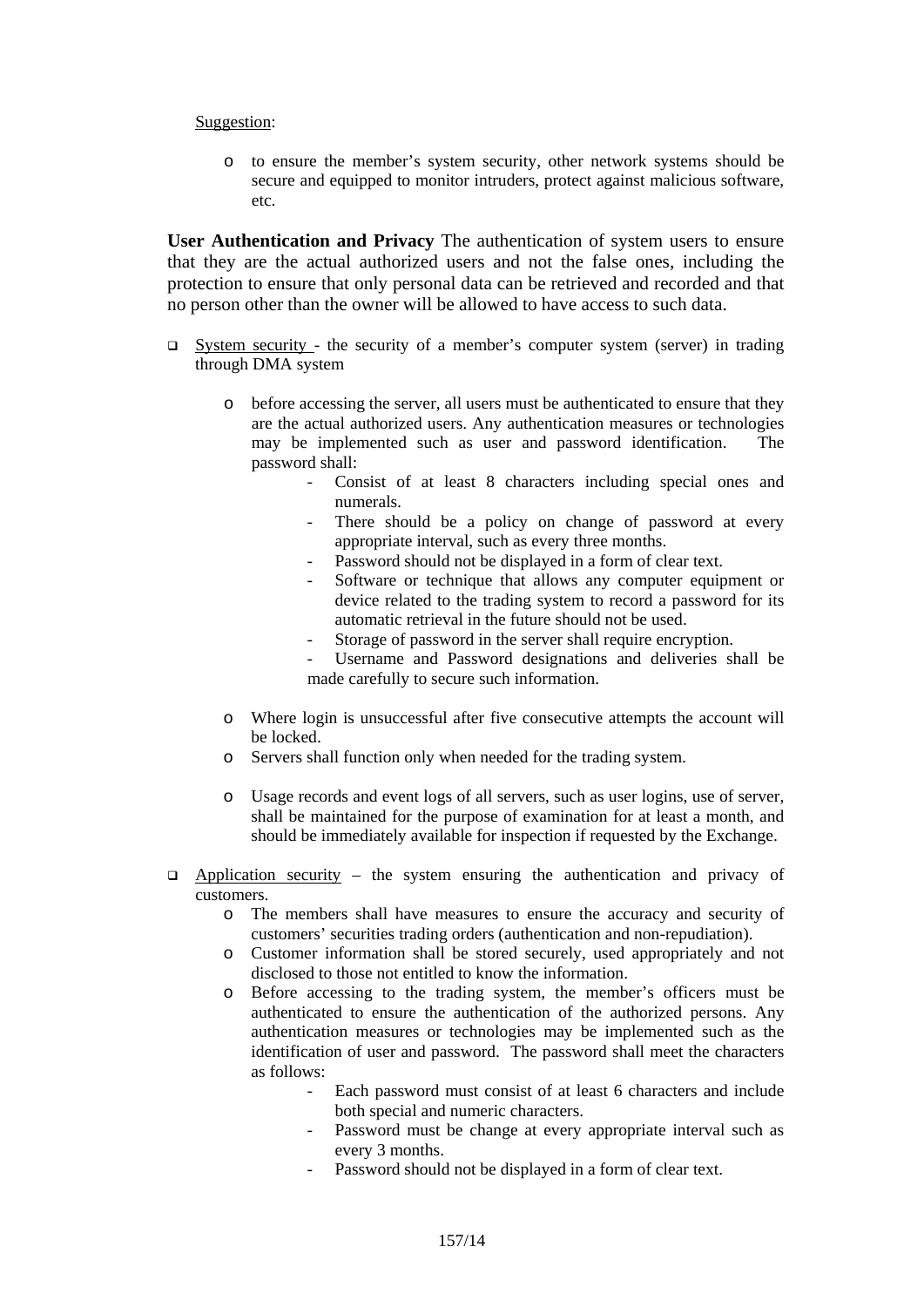- Software or technique that allows any computer equipment or device related to the trading system to record a password for its automatic retrieval in the future should not be used.
- The process of allocation and delivery of username and password to customers must be adequately secured.
- Storage of password in the server shall require encryption.
- Where login is unsuccessful after 5 consecutive attempts, the account will be locked.
- o Order log of the application must be maintained for examination for at least 2 years, recording order details, such as date, time, IP, customer ID, and designated trader ID. The log shall be available immediately for inspection if requested by the Exchange.

Suggestions regarding passwords both system and application

- o Use a complicated or difficult to identify password rather than::
	- having a password the same as the username.
	- using a word found in a dictionary.
	- using a line of characters such as  $12345678$ ,  $@$ #\$%^&\*,etc.
- o Time-out should be no longer than 60 minutes, prompting an automatic logout after idle time.

## **\*II. Order Screening System**

 According to the requirements of the Exchange, a member's computer that is connected to the trading system must be equipped with an Order Screening System to screen some types of improper orders, for which the forms can be predefined. **However, for the recording of orders to avoid detection by the Order Screening System, and for some types of improper orders which the Order Screening System cannot detect, the Exchange will monitor trading transactions, executed by customers, by taking into account the trading behavior, intent, and prevailing market conditions, according to normal procedures.**

 The types of improper trading orders for which a screening system is implemented are as follows:

- 1. Orders which intervene the queue and conceal another person's order; and
- 2. Orders which unduly influence the price.

#### **1. Orders which intervene the queue of and conceals another person's order**

This refers to the transmission of a bid or offer at a price substantially higher or lower than the projected price, which cannot be matched, or the transmission of a bid or offer which is not intended to give rise to trading at such price, irrespective of whether such order is cancelled later or not, with the intent to intervene the queue or conceal another person's order. An order of this type is as described below.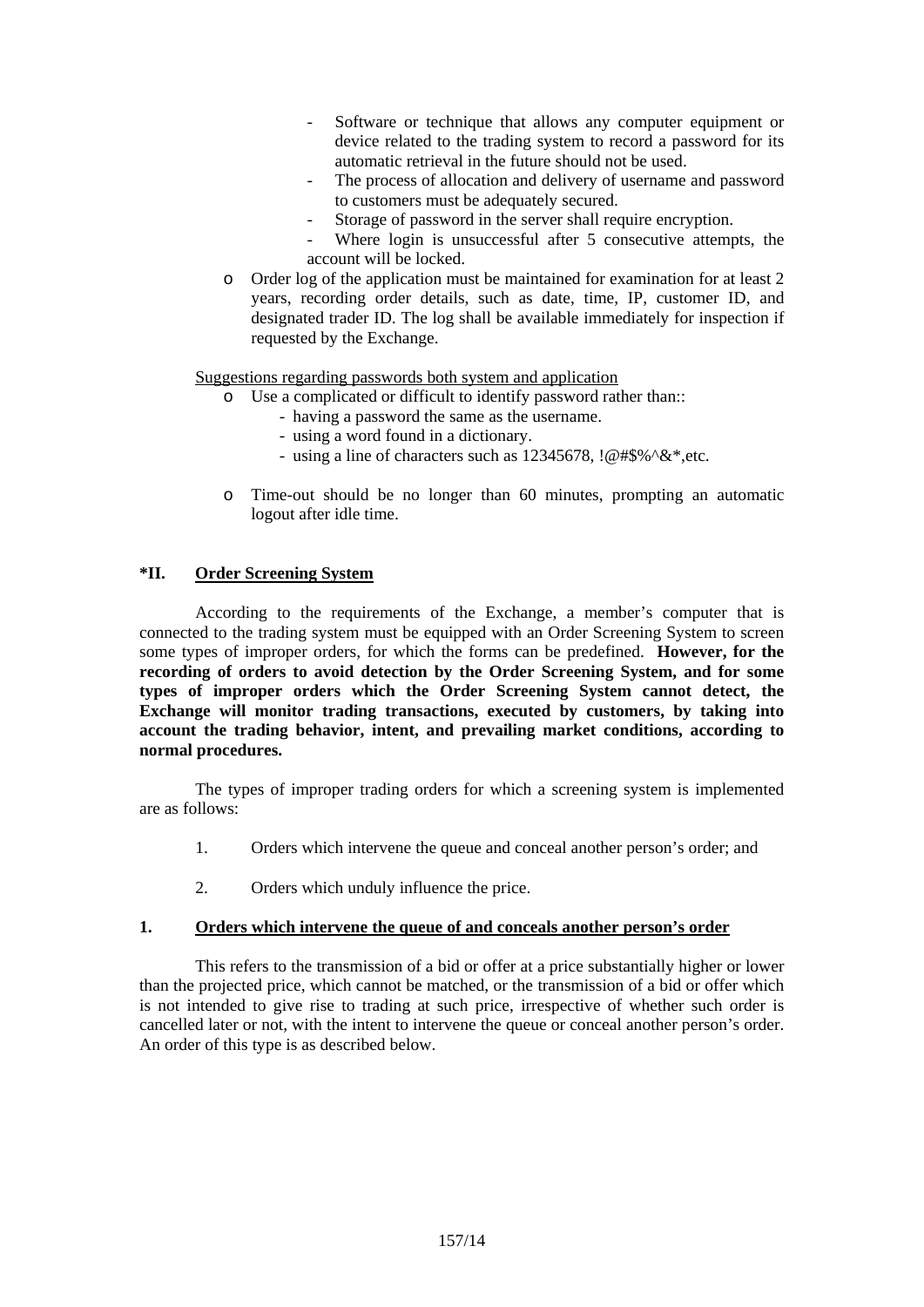|                | <b>Type of Securities</b>                                                                                                                                                                                                                                                                                     | <b>Examination Period</b>                    | <b>Examination Criteria</b>                                                                                                                                                                                                                                                                                                                                                                                                                                                                                                                                                                                                                                                                                                                                                             |
|----------------|---------------------------------------------------------------------------------------------------------------------------------------------------------------------------------------------------------------------------------------------------------------------------------------------------------------|----------------------------------------------|-----------------------------------------------------------------------------------------------------------------------------------------------------------------------------------------------------------------------------------------------------------------------------------------------------------------------------------------------------------------------------------------------------------------------------------------------------------------------------------------------------------------------------------------------------------------------------------------------------------------------------------------------------------------------------------------------------------------------------------------------------------------------------------------|
| $\mathbf{1}$   | Securities traded on<br>the main board, in<br>the case of the first<br>trading day (IPO), or<br>in other cases where<br>there are no ceiling<br>and floor. <sup>1</sup>                                                                                                                                       | Pre-opening and pre-<br>closing sessions.    | The trading system will not accept<br>orders transmitted at the prices which<br>are 50% higher than or 50% lower than<br>the following prices:<br>the projected opening price or the<br>1.<br>projected closing price;<br>2.<br>if there is no projected opening<br>price or projected closing price<br>during such time, the last sale<br>price shall be used;<br>if there is no last sale price:<br>3.<br>the IPO price shall be used in<br>the case of securities on the<br>first trading day,<br>the system will not make an<br>examination in other cases<br>where there is no ceiling and<br>$floor1$ .                                                                                                                                                                           |
| $\overline{2}$ | Securities traded on<br>the foreign board and<br>having characteristics<br>as follows:<br>- Being the<br>first<br>trading day (IPO) of<br>such securities on the<br>main board.<br>- Other cases where<br>such securities that<br>are traded on the<br>main board have no<br>ceiling and floor <sup>1</sup> . | Pre-opening and<br>pre-<br>closing sessions. | The trading system will not accept<br>orders transmitted at prices which are<br>50% higher or 50% lower than the<br>following prices:<br>the projected opening price or the<br>1.<br>projected closing price;<br>if there is no projected opening<br>2.<br>price or projected closing price<br>during such time, the last sale<br>price shall be used;<br>if there is no last sale price during<br>3.<br>such time, the last sale price of<br>such securities on the main board<br>shall be used;<br>if there is no last sale price of such<br>4.<br>securities on the main board:<br>the IPO price shall be used in<br>the case of securities on the<br>first trading day,<br>the system will not make an<br>examination in other cases<br>where there is no ceiling and<br>$floor1$ . |

Remarks: The last sale price means the last executed price on a day on which orders are recorded, excluding the closing price on the previous business day (previous closing price).

 $\overline{a}$ 

<sup>1</sup> For example, securities that are traded on the first day after a period of more than 1 year from the SP, or securities that are subject to capital decrease by means of reduction in number of shares, etc.